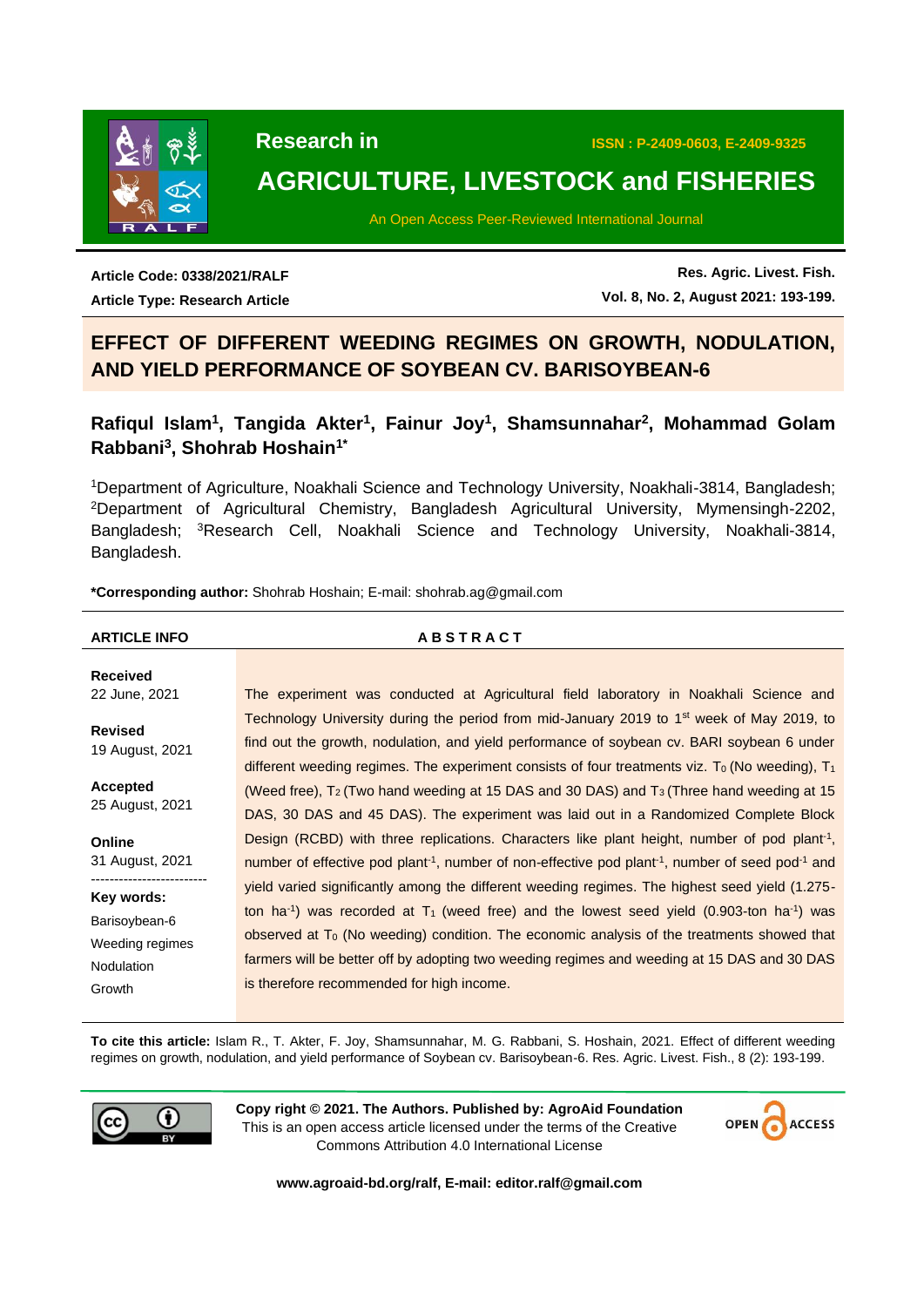### **INTRODUCTION**

Soybean is an important source of food, protein, and oil, and hence more research is essential to increase its yield under different conditions, including stress. Soybean oil finds a variety of uses for domestic and industrial purposes besides its use in several food preparations and animal feed (Aditya Pratap *et al*., 2011). It can play a vital role in balancing the protein deficiency of our diet (Mondal and Wahhab, 2001). Soybean is a profitable oil edit and establishes a vital part of smallholder trimming frameworks, with significant potential for upgrading family unit sustenance and nourishment security in Sub-Saharan Africa (Mohamedkheir et al., 2018). The capacity of vegetables to utilize air nitrogen fixed by advantageous rhizobial microbes, offers the potential for enhancing yield without nitrogen manure. In soybean, nitrogen fixation can just happen within the sight of perfect bacterial strains, commonly of the sort Bradyrhizobium (Joost van et al., 2018). Evaluation of soybean production, worldwide, can improve our understanding relative to the effects of different factors affecting the growth and yield of soybean globally (Pagano, M. C. 2016). Soybean is the most important oil crops in Bangladesh. Out of the total cropped areas of 14.418 million ha, oil crops occupy about 0.366 million ha and the total production of the country stands at 0.786 million tonnes. Out of total oil copped area, Soybean occupies 0.041 million ha and production of soybean is 0.064 million tonnes (BBS, 2013). The world average yield of soybean is about 3 ton ha<sup>-1</sup> while that in Bangladesh 1.2-ton ha<sup>-1</sup> is only (Woodruff, 1998) compared to other soybean producing countries. This is mainly due to use of low yield potential varieties and poor agronomic management practices. Among the agronomic practice use of high yielding variety as well as the weeding regimes have remarkable influence on soybean yield. The yield is largely affected by yield contributing characters which are influenced by environment during the growth and development of the crop.

Development, improvement, and yield of soybeans rely upon the hereditary capability of a cultivar and its collaboration with nature. In a field circumstance, nature gives the real segment of the ecological impact on soybean advancement and yield, be that as it may, soybean makers can control this condition with demonstrated administrative practices (Fatima et al., 2017). Weed control is largely based on herbicide application; however, chemical herbicides are often toxic and cause environmental problems. Use of aggressive cultivars can be effective cultural practice for weed growth suppression. According to Bussan *et al*. (1997), the competitive ability of crop can be expressed in two ways. First is the ability of the crop to compete to weeds, reducing weed seed and biomass production. The second possibility is having crop tolerate competition from weeds, while maintaining high yields (Rezvani *et al.*, 2012). But the effects of different weeding regimes on the soybean yield are noticeable. Weed infestation can cause a huge yield loss in soybean. Inadequate weed control is one of the main factors related to decrease in soybean production. Weeds compete with crops by resources (water, light, and nutrients). This competition is important mainly in the initial stages of crop development, due to possible losses in production that can be up to 80% or even, in extreme cases, hinders harvest operations. Weeds have traits which confer them great aggressiveness even in adverse environments. High number of seeds, seed dormancy, discontinuous germination, effective dispersal mechanisms and population heterogeneity, are very important for weed establishment during crop development. During this phase, weeds may rapidly capture resources and occupy space; this is often linked to their competitive ability, because rapid growth requires the prompt and efficient conversion of resources into biomass. Thus, the yield is reduced, and production costs increase, resulting in a decrease in farmer's income. Besides reducing crop yield, weeds can cause other problems, like reduce grain quality, cause loss and difficulty during harvesting and serve as hosts of pests and diseases. The role of weeds as alternate hosts for soybean crop pests and diseases and their interference with cultivation operations resulting into higher costs of production must not be overlooked. Weeds can also release toxins highly harmful to crop development (Alexandre *et al.*, 2013). Considering the above facts present study was undertaken to find out the effect of different weeding regimes on growth, nodulation, and yield of soybean.

### **MATERIALS AND METHODS**

#### **Location**

The experiment was carried out at the field of Agriculture in Noakhali Science and Technology University, Noakhali, during the period from Mid-January 2019 to 1<sup>st</sup> week of May 2019 to evaluate the growth, nodulation and, yield performance of BARI soybean-6 under different weeding regimes. The area lies between 10 m above sea level and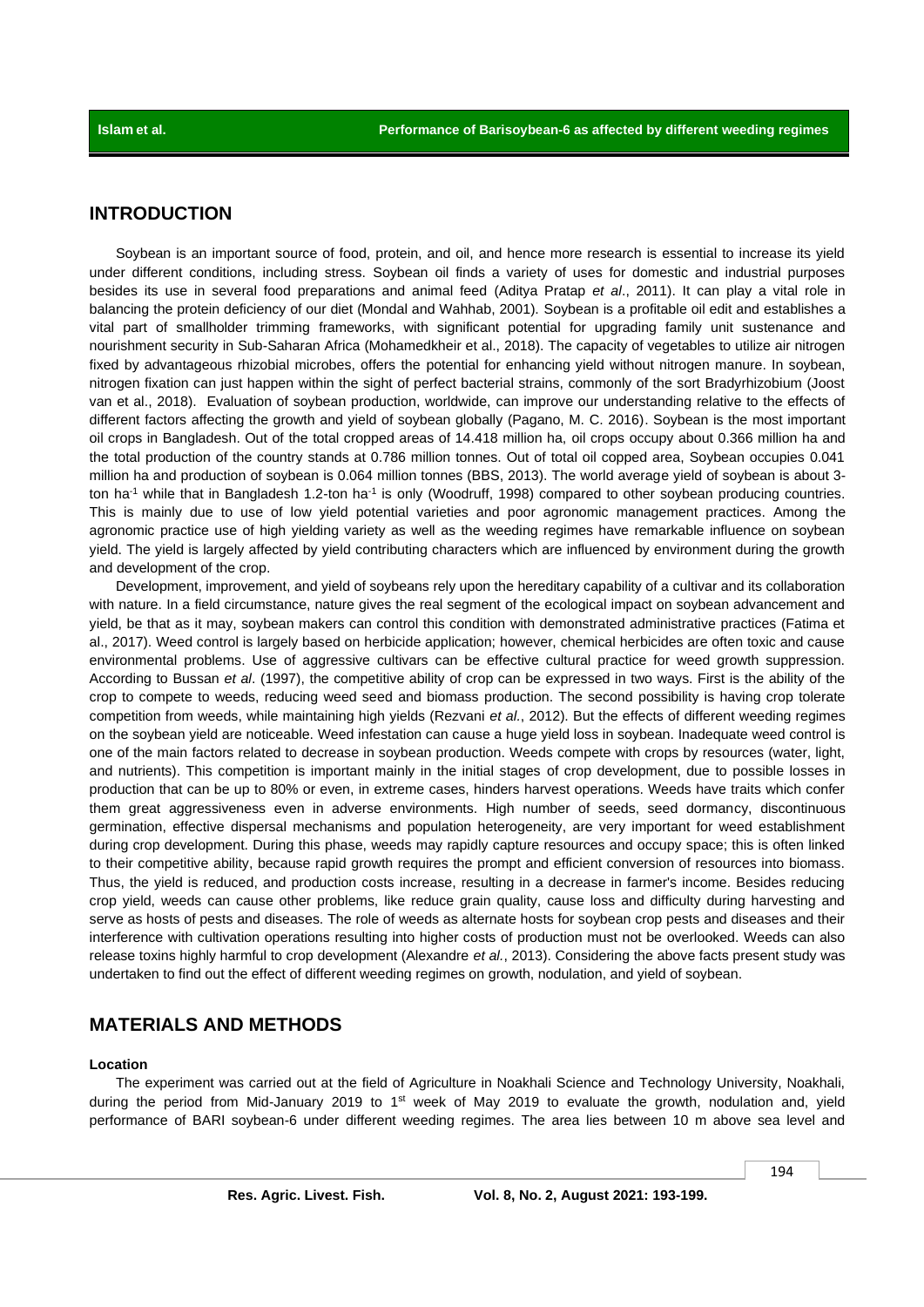latitude 22.79<sup>0</sup> and the area was characterized by sub-tropical climate. The average temperature and rainfall were 27.5<sup>o</sup>C and 33.125 mm respectively during the experimental time (WMN 2019).

#### **Soil**

The experiment field was almost loamy soil, medium high land and moderately alkaline with pH value 7.5 and the soils become saline in dry season. Generally, fertility is medium but low in organic matter. The water holding capacity of the soil is much less. (Source: Soil Resource Development Institute, Noakhali).

#### **Experimental Treatments and design**

The experiment consists of four treatments viz. T<sub>0</sub> (No weeding), T<sub>1</sub> (Weed free), T<sub>2</sub> (Two hand weeding at 15 DAS and 30 DAS) and  $T_3$  (Three hand weeding at 15 DAS, 30 DAS and 45 DAS). The study was laid out in a Randomized Complete Block Design (RCBD) with four treatments replicated thrice. The size of each plot was 4 m  $\times$  2.5 m. The replication was separated from one another by 1 m spacing. The spacing between the individual plots was 0.5 m.

#### **Seed Collection**

Seeds of BARI soybean6 were collected from the Bangladesh Agriculture Research Institute (BARI), Gazipur, Bangladesh.

#### **Field preparations and fertilizations**

The experimental land was first opened with a power tiller. Later, the land was prepared by ploughing and crossploughing and subsequently leveled by laddering. Thereafter, the land was ploughed, and deep ploughing was obtained good tilth, which was necessary to get better yield. Laddering was done to break the soil clods into small pieces followed by ploughing. The fertilizers applied in the soil during final land preparation were urea, TSP, MoP, Gypsum and Boric acid @ 55, 150, 100, 80 and 10 kg ha<sup>-1</sup>.

#### **Seed sowing**

The seeds of soybean were planted in the line sowing method maintained 3-4 cm depth on mid- January using 30 cm × 5cm spacing. Two irrigations were applied in the experimental field. First irrigation was done at 20 DAS and second irrigation was provided at 55 DAS.

#### **Economic analysis**

Economic analysis was carried out using the prevailing market prices for inputs at planting and for outputs at the time the crop was harvested. All costs and benefits were calculated on hectare basis in BDT. The following concepts used in the partial budget analysis are defined as mean grain yield is the average yield (t/ha) of each treatment. The average yield was adjusted downwards by 5%. The adjusted yields represent the potential yield from the farmer's field using the same treatments. The gross field benefit was calculated by multiplying the field price by the adjusted yield. The net benefits were calculated by subtracting the total costs that vary from the gross field benefits for each treatment.

#### **Data collection and statistical analysis**

For data collection, five hills were selected at random from each plot and tagged for measuring plant height and five hills were selected for counting the number of nodules plant<sup>-1</sup> at 45, 60 and 75 DAS. To determine dry weight the sample plants were first air dried for 5-6 hours. Then the samples were packed in labeled brown paper bags and dried in the oven for 24 hours until constant weight was reached. After oven drying, the samples were weighed by using electric balance. Data were collected from randomly selected five hills prior to harvest on yield contributing characters of BARI soybean 6. In each plot central 1m×1m area was harvested to record the yields of grain. The harvested crop of each plot was separately bundled, properly tagged and then brought to the threshing floor. The harvested crops were threshed by hand sticks and the fresh weight of grain yield was recorded plot wise. Data recorded for growth and yield parameter were compiled and tabulated in proper form for statistical analysis. Analysis of variance was done with the help of MSTAT-C computer package programme, developed by Russel (1986). The mean differences among the treatments were adjudged by DMRT test (Gomez and Gomez, 1984).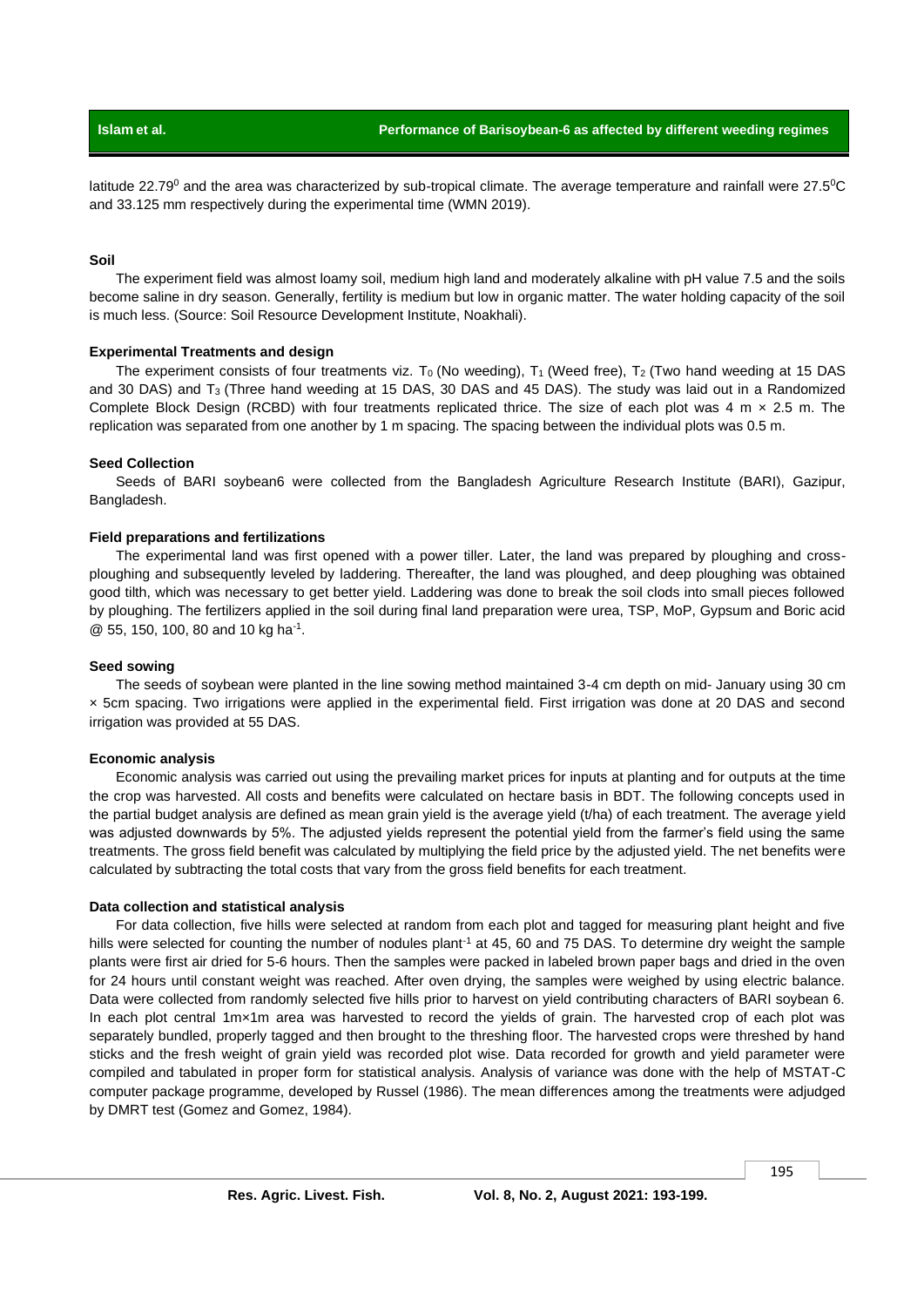### **RESULTS AND DISCUSSIONS**

#### **Effect of different weeding regimes on growth parameters of soybean**

Plant height was statistically significant at 45 DAS and 60 DAS but at 75 DAS the plant height was found statistically non-significant (Table-1). Number of nodules plant<sup>-1</sup> was statistically significant at 45 DAS, 60 DAS and 75 DAS (Table-1). The highest number of nodule plant<sup>-1</sup>(23.00) was observed at 75 DAS with  $T_1$  treatment (weed free condition) and lowest number of nodule plant<sup>-1</sup>(7.467) was recorded at 45 DAS with control ( $T_0$ ) treatment (Table-1). On the other hand, the dry weight of plant was not statistically significant at 45 DAS and 60 DAS but statistically significant at 75 DAS (Table-1). The maximum dry weight (15.07) was found with T<sub>1</sub>treatment (weed free condition) and minimum dry weight (4.87) was recorded with control treatment (Table-1)

### **Effect of different weeding regimes on yield and yield contributing characters of soybean cv. BARI soybean 6**

#### **Plant height (cm)**

Plant height was significantly influenced by weeding regimes (Table-2). The highest plant height (64.27 cm) was observed at  $T_1$  (Weed free) treatment compared with other treatment and the lowest plant height (53.8 cm) was observed at  $T_0$  (No weeding) condition (Table-2).

#### **Number of pods plant-1**

Weeding regimes had significant effect on number of pods plant<sup>-1</sup> (Table-2). The highest number pods plant<sup>-1</sup> (56.20) was recorded in T<sub>1</sub> (Weed free) treatment, and the lowest number pods plant<sup>-1</sup> (45.67) was found in T<sub>0</sub> (No weeding) treatment (Table-2).

#### **Number of effective pods plant-1**

The effect of weeding regimes on the number effective pods plant<sup>-1</sup> was statistically significant at 1% level of probability (Table-2). The highest number of effective pods plant<sup>-1</sup> (53.67) was recorded at  $T_1$  (Weed free) treatment, and the lowest number of effective pods plant<sup>-1</sup> (43.34) was found at  $T_0$  (No weeding) treatment (Table-2).

#### **Number of non-effective pods plant-1**

The effect of weeding regimes on the number non-effective pods plant<sup>-1</sup> was statistically significant at 1% level of probability (Table-2). The highest number of non-effective pods plant<sup>-1</sup> (2.77) was recorded at T<sub>2</sub> treatment (Two hand weeding at 15 DAS and 30 DAS) and the lowest number of non-effective pods plant<sup>-1</sup> (2.33) was found at  $T_0$  (No weeding) treatment (Table-2).

#### **Pod length (cm)**

Weeding regimes had no significant influence on pod length (Table-2). The highest pod length (3.99 cm) was recorded at  $T_1$  (Weed free) treatment, and the lowest pod length (3.70 cm) was observed at  $T_0$  (No weeding) control condition (Table-2).

#### **Number of seeds pod-1**

The effect of weeding regimes on the number of seeds  $pod^{-1}$  was statistically non-significant (Table-2). The highest number of seeds pod<sup>-1</sup> (2.93) was recorded at  $T_1$  (Weed free) treatment, and the lowest number of seeds pod<sup>-1</sup> (2.56) was observed at  $T_0$  (No weeding) treatment (Table-2).

#### **Weight of thousand seeds (gm)**

Different weeding regimes had no significant effect on weight of thousand seeds (Table-2). The highest thousand seeds weight (104.23 gm) was obtained at  $T_1$  (Weed free) condition, and the lowest thousand seed weight (90.39 gm) was recorded at  $T_0$  (No weeding) treatment (Table-2).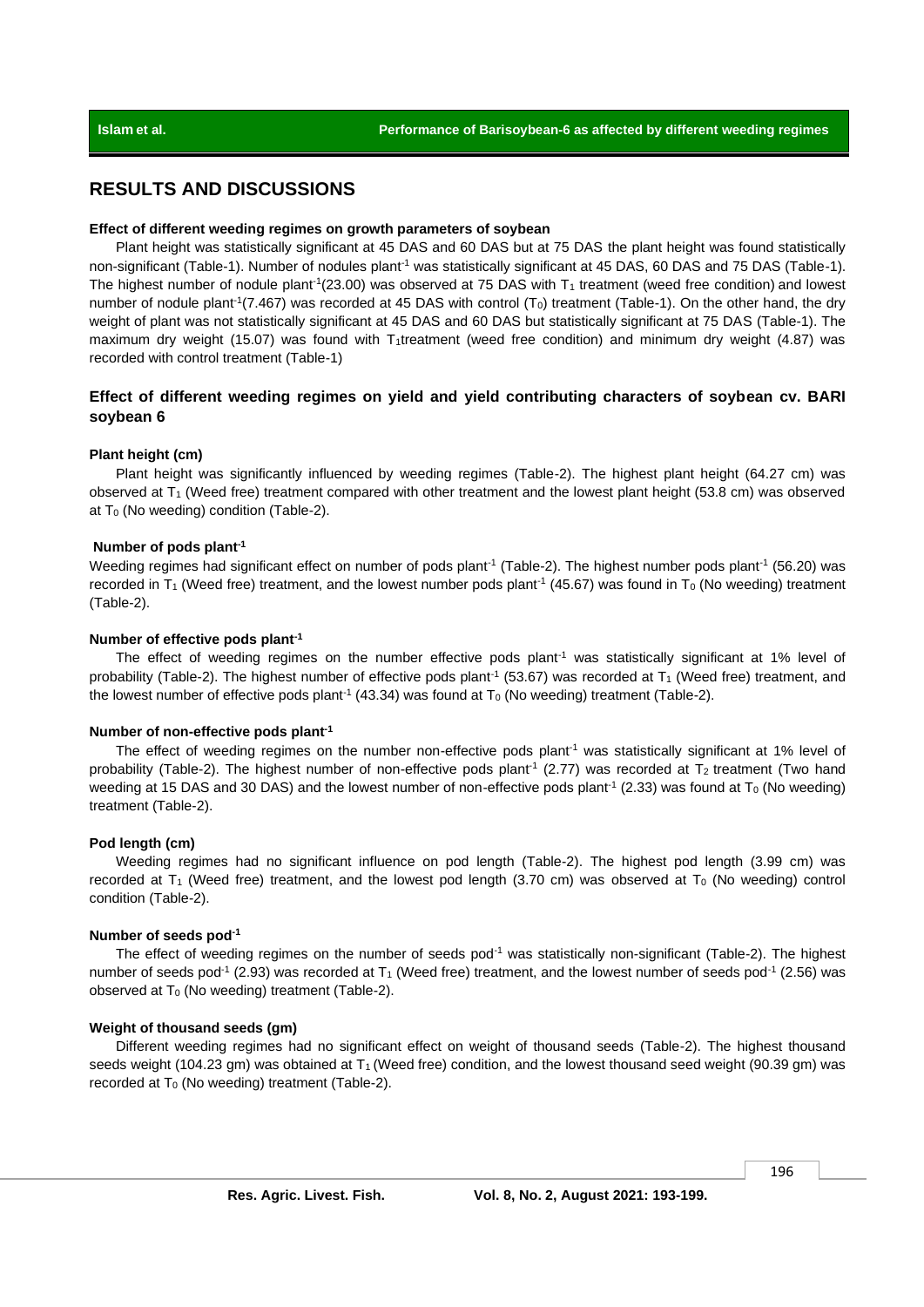#### **Yield (ton ha-1 )**

Seed yield (ton ha<sup>-1</sup>) was significantly influenced by the weeding regimes at 1 % level of probability (Table-2). The result showed that highest seed yield  $(1.275$ -ton ha<sup>-1</sup>) was obtained at T<sub>1</sub> (Weed free) treatment and the lowest yield  $(0.903$ -ton ha<sup>-1</sup>) was found at T<sub>0</sub> (No weeding) treatment (Table-2).

**Table 1.** Effect of different weeding regimes on growth performance of soybean cv. BARI soybean 6

| <b>Treatment</b>         | Plant height (cm) |           |           | No. of nodules plant <sup>-1</sup> |             |               | Dry wt. (gm plant <sup>-1</sup> ) |       |           |
|--------------------------|-------------------|-----------|-----------|------------------------------------|-------------|---------------|-----------------------------------|-------|-----------|
|                          | 45DAS             | 60DAS     | 75DAS     | 45DAS                              | 60DAS       | 75DAS         | 45DAS                             | 60DAS | 75DAS     |
| T <sub>0</sub>           | 35.67c            | 43.53 abc | 39.59     | 7.467 d                            | 8.343 c     | 14.89c        | 4.87                              | 5.19  | 9.917 bc  |
| T <sub>1</sub>           | 37.22a            | 47.33 a   | 55.55     | 12.30a                             | 16.00a      | 23.00a        | 6.77                              | 7.04  | 15.07 a   |
| T <sub>2</sub>           | 36.33 ab          | 42.43c    | 47.23     | 11.49 b                            | $14.00$ abc | 16.59 bc 7.30 |                                   | 8.58  | 13.73 ab  |
| $T_3$                    | 34.22 abc         | 46.56 ab  | 53.69     | 8.253 cd                           | 15.25ab     | 17.39 b       | 6.88                              | 7.44  | 12.98 abc |
| Level of<br>Significance | $\star\star$      | $***$     | <b>NS</b> | $***$                              | $***$       | $***$         | ΝS                                | ΝS    | $***$     |
| CV(%)                    | 3.03              | 4.23      | 12.75     | 20.24                              | 22.37       | 16.18         | 14.45                             | 17.27 | 14.43     |

In a column figure with same letter do not differ significantly. NS = non-Significant, \*\* = Indicate significant at 1% level of probability.  $T_0$  = No weeding; T<sub>1</sub> = Weed free; T<sub>2</sub> = Two hand weeding at 15 DAS and 30 DAS; T<sub>3</sub> = Three hand weeding at 15 DAS, 30 DAS and 45 DAS.

**Table 2.** Effect of different weeding regimes on the yield and yield contributing characters of soybean cv. BARI soybean 6

| Treatments               | Plant<br>height<br>(cm) | No. of<br>pod<br>plant <sup>-1</sup> | No. of<br>effective<br>pod plant <sup>-1</sup> | No. of non-<br>effective<br>pod plant <sup>-1</sup> | Pod<br>length<br>(cm) | No. seed<br>$pod^{-1}$ | Weight of<br>1000 seeds<br>(gm) | Yield<br>(ton $ha^{-1}$ ) |
|--------------------------|-------------------------|--------------------------------------|------------------------------------------------|-----------------------------------------------------|-----------------------|------------------------|---------------------------------|---------------------------|
| T <sub>0</sub>           | 53.8c                   | 45.67d                               | 43.34d                                         | 2.33 <sub>b</sub>                                   | 3.70                  | 2.56c                  | 90.39                           | 0.903d                    |
| T <sub>1</sub>           | 64.27a                  | 56.20a                               | 53.67a                                         | 2.53c                                               | 3.99                  | 2.93a                  | 104.23                          | 1.275a                    |
| T <sub>2</sub>           | 59.2b                   | 52.10b                               | 49.33b                                         | 2.77a                                               | 3.86                  | 2.80b                  | 100.30                          | 1.192b                    |
| T <sub>3</sub>           | 60.1b                   | 49.15c                               | 46.48c                                         | 2.67b                                               | 3.75                  | 2.60c                  | 91.70                           | 1.067c                    |
| Level of<br>significance | $***$                   | $***$                                | $***$                                          | $**$                                                | <b>NS</b>             | $***$                  | <b>NS</b>                       | $***$                     |
| CV(%)                    | 7.25                    | 8.67                                 | 9.15                                           | 7.85                                                | 3.36                  | 6.37                   | 6.92                            | 14.59                     |

In a column figure with same letter do not differ significantly, NS = non-Significant, \*\* = Indicate significant at 1% level of probability.  $T_0$  = No weeding;  $T_1$  = Weed free;  $T_2$  = Two hand weeding at 15 DAS and 30 DAS;  $T_3$  = Three hand weeding at 15 DAS, 30 DAS and 45 DAS.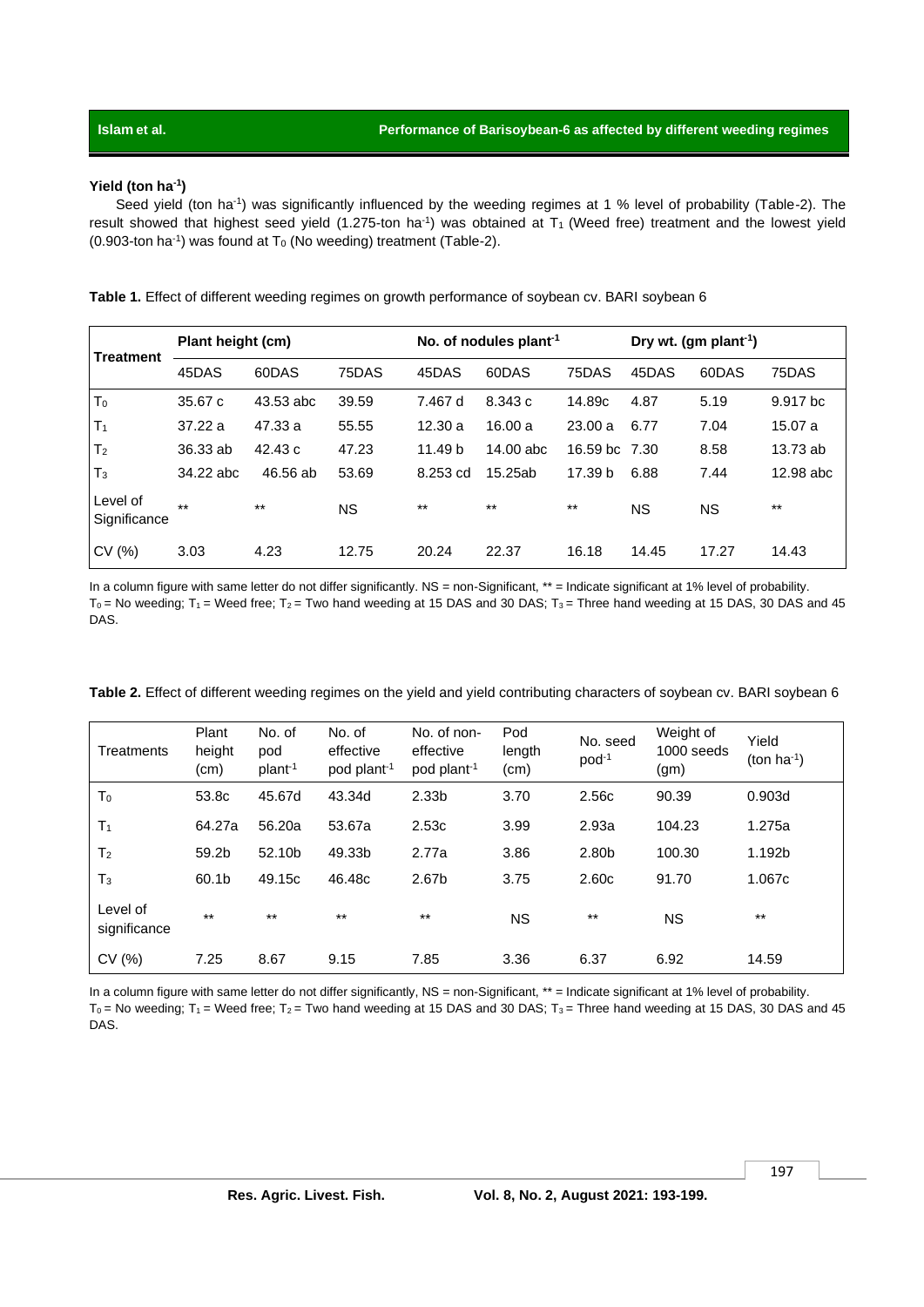#### **Economic analysis**

The results in this study indicated that the total grain yield (discounted at 5%) ranged from 857.85 kg/ha in the no weed plot to 1211.25 kg/ha (Table 3). The yield value in (BDT) ranged from BDT 51471 (USD 643.39) in the no weeding plot to BDT 61944 (USD 774.3) in the two weeding regimes. The cost that varies ranged from BDT 0 (USD 0) in the no weeding plot to BDT 6000 (USD 75) in the two weeding regimes. The net profit value ranged from BDT 51471 (USD 643.39) in the no weed plot to BDT 61944 (USD 774.3) in the two weeding regimes. Generally, all the treatments had higher benefit over no weed control. The low net benefit recorded in the control may be due to low yield because of high weed competition leading to depletion of nutrients for the crop growth and development (Nathanael et al., 2013).

**Table 3.** Partial budget for four different weeding regimes of soybean seeds

|                                 | <b>Treatment</b><br><b>Weeding regimes</b> |                |                |                |  |  |  |
|---------------------------------|--------------------------------------------|----------------|----------------|----------------|--|--|--|
| Item                            |                                            |                |                |                |  |  |  |
|                                 | T <sub>0</sub>                             | T <sub>1</sub> | T <sub>2</sub> | T <sub>3</sub> |  |  |  |
| Average yield (Kg/ha)           | 903                                        | 1275           | 1192           | 1067           |  |  |  |
| Adjusted yield (Kg/ha)          | 857.85                                     | 1211.25        | 1132.4         | 1013.65        |  |  |  |
| Gross field benefit (BDT/ha)    | 51471                                      | 72675          | 67944          | 60819          |  |  |  |
| Cost of weeding (BDT/ha)        | 0                                          | 15000          | 6000           | 9000           |  |  |  |
| Cost of seeds (BDT/ha)          | 0                                          | 0              | 0              | 0              |  |  |  |
| Total cost that varies (BDT/ha) | 0                                          | 15000          | 6000           | 9000           |  |  |  |
| Net benefit (BDT/ha)            | 51471                                      | 57675          | 61944          | 51819          |  |  |  |

Average yield adjusted 5% downwards; Farm gate price of soybean as at May 2019= BDT 60 per kg; Price of weeding 1 hectare as 2019= BDT3000.

### **CONCLUSION**

Different weeding regimes had a great impact on the nodulation and seed yield of soybean. The economic assessment of the treatments showed that application of two weeding regimes was more profitable than all the other treatments. Based on the findings of this experiment, it is recommended that two weeding regimes could maximize farm income.

### **ACKNOWLEDGEMENTS**

The authors are gratefully acknowledging the Department of Agriculture, Noakhali Science and Technology University, Noakhali for the logistic support to conduct this research work.

### **CONFLICT OF INTEREST**

The authors declare that there is no conflict of interests regarding the publication of this paper.